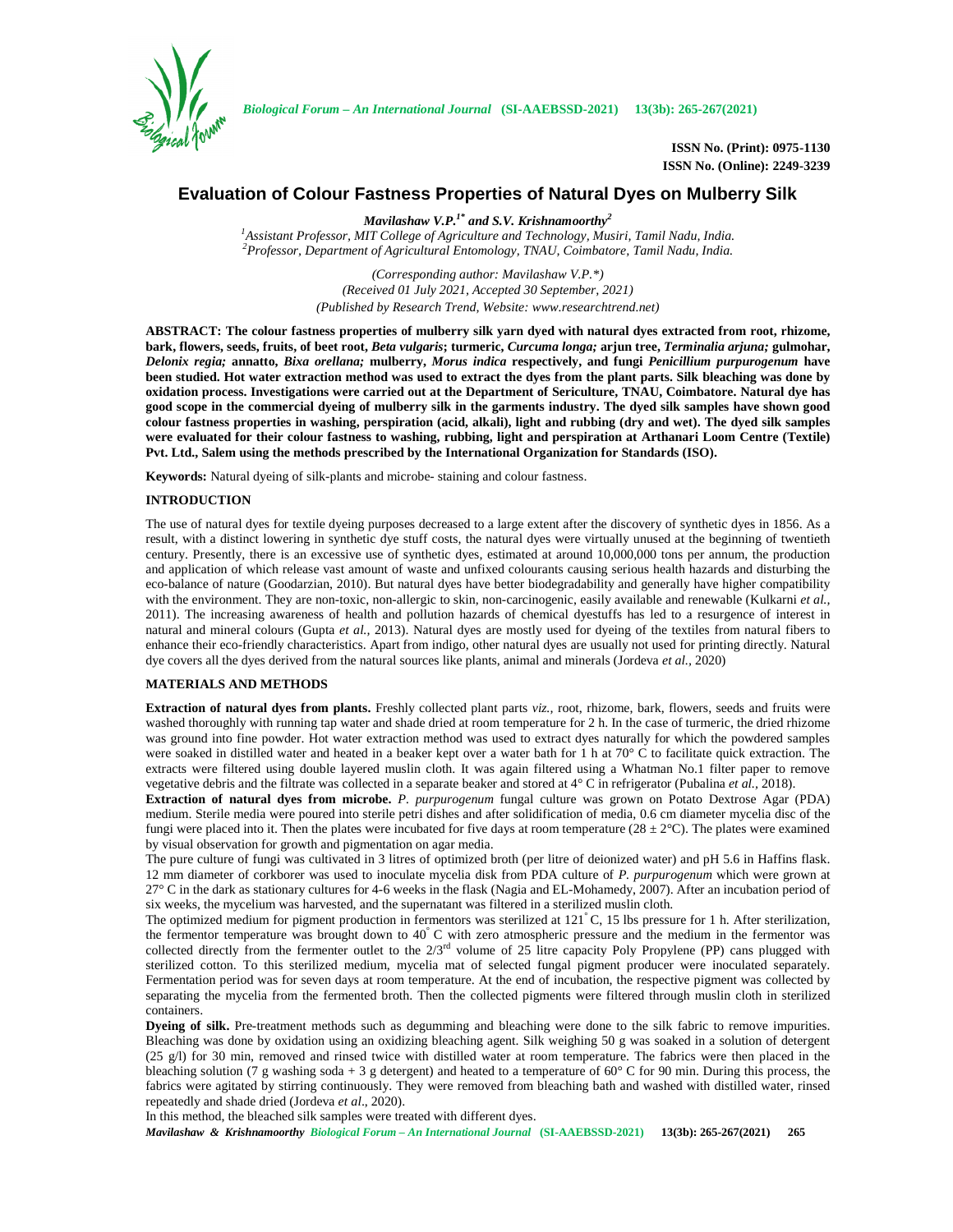The wetted-out silk samples were directly dipped into different dye baths containing dye extracts (25%) and the dyeing was carried out for half an hour at  $60^{\circ}$ -70 $^{\circ}$  C. The dyed samples were placed in the dye solution at room temperature for 5 hrs. After that, the dyed samples were taken out, squeezed and washed with industrial soap by using cold water repeatedly and dried in air. **Evaluation of colour fastness**

| <b>Properties</b> | <b>Test Method</b> |
|-------------------|--------------------|
| Washing           | ISO-105-E01        |
| Light             | IS 2454            |
| Rubbing           | $ISO-105 - X12$    |
| Perspiration      | ISO-105-E04        |

## **RESULTS AND DISCUSSION**

The colour fastness results for the staining on multifibres in *T. arjuna* showed slight changes (grade 4) to water and perspiration fastness. This was followed by *B. orellana* and *C. longa* which showed noticeable change to slight change (grade 3-4 and 4) by water and perspiration fastness. *P. purpurogenum* recorded noticeable changes to slight change (grade 3-4) by water and alkaline perspiration; noticeable change to acidic perspiration. *M. indica* and *D. regia* showed noticeable change to slight change (grade 3 and 3-4) to water fastness; noticeable change to perspiration and washing at 40° C. *B. vulgaris* recorded noticeable change (grade 3) to water, considerable to noticeable change to perspiration (Table 1).

|                               |                                |                |                              | Silk dyed in 5 h soakingperiod |                    |                         |                                    |
|-------------------------------|--------------------------------|----------------|------------------------------|--------------------------------|--------------------|-------------------------|------------------------------------|
| <b>Fastness</b><br>properties | $\boldsymbol{B}$ .<br>vulgaris | C. longa       | T. arjuna                    | D. regia                       | <b>B.</b> orellana | M. indica               | $\boldsymbol{P}$ .<br>Purpurogenum |
|                               |                                |                | <b>Water fastness</b>        |                                |                    |                         |                                    |
| Acetate                       | 3                              | $\overline{4}$ | $\overline{4}$               | 3                              | $\overline{4}$     | $3 - 4$                 | 3                                  |
| Cotton                        | 3                              | $3 - 4$        | $\overline{4}$               | $3 - 4$                        | $3 - 4$            | 3                       | 3                                  |
| Nylon                         | 3                              | $\overline{4}$ | $\overline{4}$               | $3 - 4$                        | $3-4$              | $3-4$                   | $3-4$                              |
| Polyster                      | $3 - 4$                        | $\overline{4}$ | $\overline{4}$               | 3                              | $\overline{4}$     | $3 - 4$                 | 3                                  |
| Acrylic                       | 3                              | $\overline{4}$ | $\overline{4}$               | 3                              | $\overline{4}$     | $3 - 4$                 | $3-4$                              |
| Wool                          | 3                              | $3 - 4$        | $\overline{4}$               | $3-4$                          | $\overline{3}$ -4  | 3                       | $3-4$                              |
|                               |                                |                | <b>Alkaline perspiration</b> |                                |                    |                         |                                    |
| Acetate                       | 3                              | $\overline{4}$ | 4                            | 3                              | $\overline{4}$     | 3                       | $3 - 4$                            |
| Cotton                        | $2 - 3$                        | $3-4$          | $\overline{4}$               | 3                              | $3 - 4$            | 3                       | 3                                  |
| Nylon                         | 3                              | $\overline{4}$ | $\overline{4}$               | $3-4$                          | $\overline{4}$     | $\overline{\mathbf{3}}$ | $3-4$                              |
| Polyster                      | 3                              | $3 - 4$        | $\overline{4}$               | 3                              | $\overline{4}$     | $3-4$                   | 3                                  |
| Acrylic                       | 3                              | $3-4$          | $\overline{4}$               | 3                              | $\overline{4}$     | 3                       | $3-4$                              |
| Wool                          | $2 - 3$                        | $3 - 4$        | $\overline{4}$               | $\overline{\mathbf{3}}$        | $3 - 4$            | $\overline{3}$          | $3-4$                              |
|                               |                                |                | <b>Acidic perspiration</b>   |                                |                    |                         |                                    |
| Acetate                       | 3                              | $3 - 4$        | $\overline{4}$               | 3                              | 4                  | 3                       | 3                                  |
| Cotton                        | $2 - 3$                        | $\overline{4}$ | $\overline{4}$               | $3-4$                          | $\overline{4}$     | $\overline{\mathbf{3}}$ | $\overline{3}$                     |
| <b>Nvlon</b>                  | $2 - 3$                        | $3-4$          | $\overline{4}$               | 3                              | $\overline{4}$     | 3                       | 3                                  |
| Polyster                      | 3                              | $3 - 4$        | $\overline{4}$               | 3                              | $3 - 4$            | 3                       | 3                                  |
| Acrylic                       | $2 - 3$                        | $\overline{4}$ | $\overline{4}$               | $\overline{\mathbf{3}}$        | $\overline{4}$     | $\overline{3}$          | 3                                  |
| Wool                          | $2 - 3$                        | $3 - 4$        | $\overline{4}$               | $3 - 4$                        | $3 - 4$            | 3                       | 3                                  |
|                               |                                |                | Washing at 40° C             |                                |                    |                         |                                    |
| Acetate                       | 3                              | $\overline{4}$ | $\overline{4}$               | 3                              | $\overline{4}$     | $3 - 4$                 | $3-4$                              |
| Cotton                        | 3                              | $3 - 4$        | $\overline{4}$               | 3                              | $3 - 4$            | 3                       | 3                                  |
| Nylon                         | $2 - 3$                        | $\overline{4}$ | $\overline{4}$               | 3                              | $\overline{4}$     | 3                       | $3-4$                              |
| Polyster                      | 3                              | $\overline{4}$ | $\overline{4}$               | 3                              | $\overline{4}$     | 3                       | $3 - 4$                            |
| Acrylic                       | 3                              | $3 - 4$        | $\overline{4}$               | 4                              | $3 - 4$            | 3                       | $3-4$                              |
| Wool                          | 3                              | $3-4$          | $\overline{4}$               | 3                              | $3 - 4$            | 3                       | 3                                  |

|  |  | Table 1: Scores of staining on multifiber by different natural dyes. |  |  |  |  |
|--|--|----------------------------------------------------------------------|--|--|--|--|
|  |  |                                                                      |  |  |  |  |

**Scores for staining**: 1-Much change, 2-Considerable change, 3-Noticeable change, 4-Slight change and 5-Negligible change The fastness ratings of silk dyed with natural dyes are presented in Table 2. Colour change gradings of *T. arjuna* recorded good to excellent (grade 4-5) fastness to wash; good fastness (grade 4) to perspiration and rubbing; moderate to fairly good fastness to (grade 3-4) light. This was followed by *B. orellana* and *C. longa* which showed fair to good (grade 3-4) fastness to wash, perspiration and rubbing (grade 3-4) and moderate fastness to light (grade 3). *D. regia* and *M. indica* showed fair to good (grade 3-4) fastness to water; fair (grade 3) fastness to perspiration and rubbing and poor to moderate (grade 2-3) fastness to light. *P. purpurogenum* showed fair to good (grade 3-4) fastness to water and alkaline perspiration; fair (grade 3) fastness to acidic perspiration and rubbing and poor to moderate (grade 2-3) fastness to light. *B. vulgaris* showed fair (grade 3) fastness to water, alkaline perspiration and dry rubbing, and poor to fair (grade 2-3) fastness to wet rubbing and very poor to poor (grade 1-2) fastness to light.

**— Scores for water/ Alkaline perspiration/ Acidic perspiration/ Washing at 40° C/ Dry rubbing/ Wet rubbing fastness test**: 5-Excellent; 4-Good; 3- Fair; 2-Poor; 1-Very poor.

**— Score for light fastness test**: 1- very poor; 2- poor; 3- moderate; 4- fairly good; 5- good; 6- very good; 7- excellent; 8 outstanding From the results, it was observed that among the seven natural dyes, 25 per cent concentration of *T. arjuna* at 5 h soaking period showed better fastness properties compared to other dye extracts used. This may be attributed to the fact that terminalia barks are rich in tannin (Pandey and Kori, 2009). Tannins and flavonoids are considered to be very useful substances during the dyeing process because of their ability to fix dyes within fabrics (Mongkholrattanasit and Punrattanasin, 2012). Tannins are commonly used in the dyeing industry as effective mordants, because of their rich binding properties. *T. arjuna* contains high amount of tannin, flavanoides and other phenolic compounds (Mandal *et al.,* 2013). Soaking of dyes on silk also